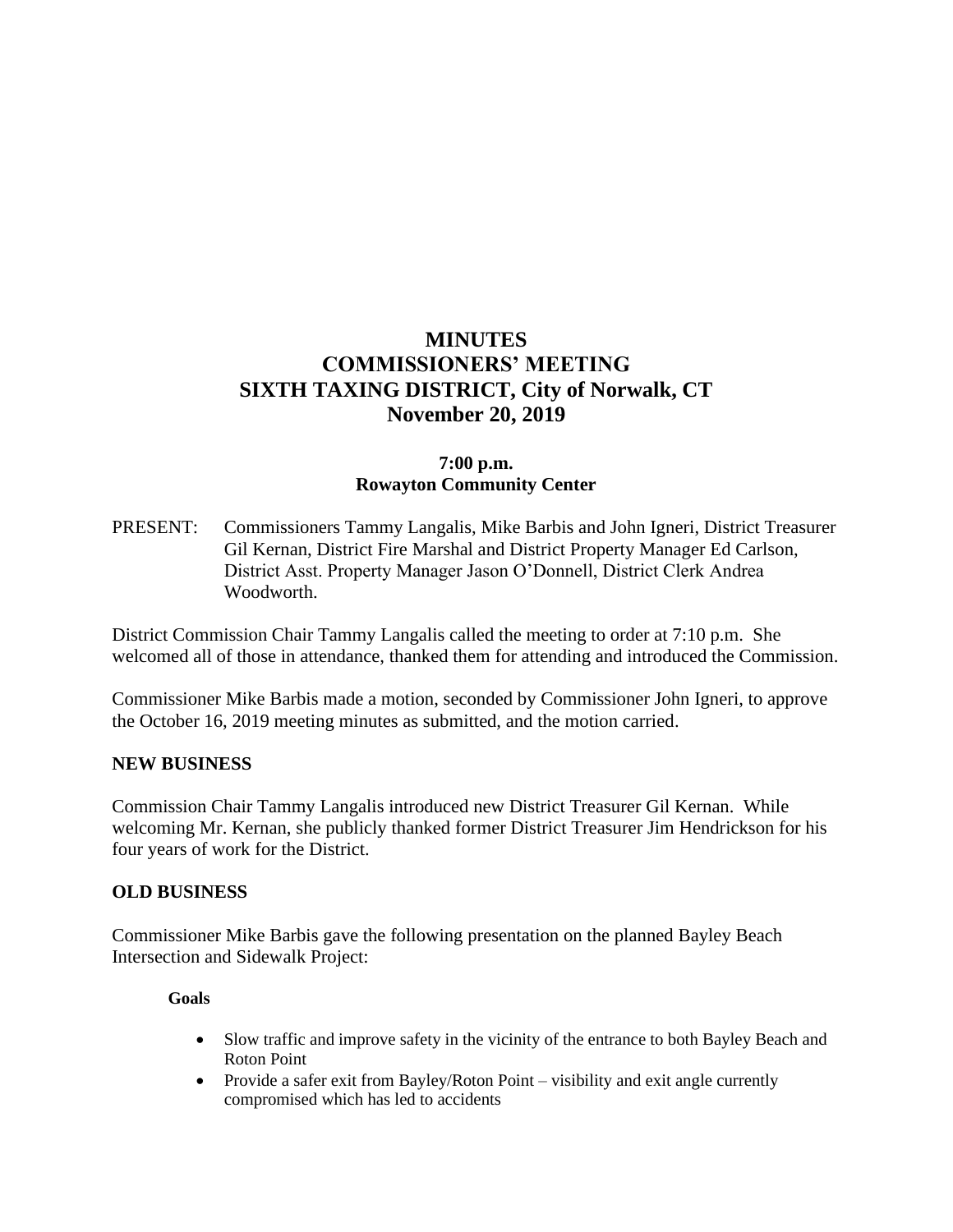#### **MINUTES – November 20, 2019 Page Two**

- Create safe passage for pedestrians along what can be a crowded and busy street
- Improve aesthetics of the entry to both of our properties
- Minimal impact on environment.

One of the many charms of Rowayton is the ability to walk, jog, ride bicycles, and push strollers. Over the years, vehicle traffic has increased as well as the speed these vehicles travel. The 6TD is proposing a project to help keep pedestrians safe, and slow vehicles down. This will be done by creating a sidewalk on Pine Point Road, starting at the intersection of Roton Avenue, and continuing up to the Bayley Beach gate.

The idea of this sidewalk started 3 years ago and has been worked on since. Many factors have been taken into consideration while creating a plan for the project, including all interested groups, associations, neighbors, and tax-payers.

Recently, Rowayton as well as the entire city of Norwalk, is making a big push to create sidewalks for pedestrian safety. This is another step in the right direction for all members of the community.

#### **Project Overview**

- Remove fence and replace  $-30$  ft from the road
- Move fire hydrant- East on Pine Point Rd
- Remove up to 3 trees up to 3 trees need to be removed in order to make the sidewalk
- Install 4 ft concrete sidewalk on Pine Point Rd Sidewalk will be installed in the existing roadway, starting at the stone column. This would narrow the roadway to the city's minimum at points
- Install 3 ft concrete sidewalk on Roton Point/Bayley Beach driveway Ending at Bayley Beach Gate. A minimum of 18 ft driveway will be maintained
- Install a small retaining wall along driveway sidewalk appx 100 ft of stone wall will be needed
- Straighten driveway entrance to slow traffic entering the beach straightened entryway would slow traffic while still being wide enough for an 18-wheel vehicle truck to enter and exit.
- Maintain hedge along RTA courts
- A total of \$195,000 was approved by electors in the 19/20 budget for the entire project (this was for the original version with a large expensive retaining wall)

(A map of the proposed project was distributed with the above goals and project overview)

After highlighting the above handout, Mr. Barbis said that the Commissioners have been worried for a long time about the safety of people who walk, push strollers, jog, etc. along that roadway. The speed of the traffic along this stretch of road is, they feel, excessive. The Commissioners engaged an engineering firm to provide a possible plan for the project. The Commissioners have met with the board of the Roton Point Club, but there are still some issues to be resolved between them. There have been lots of concerns about the landscaping of the area. The Commissioners acknowledge that there are many areas of the District that would benefit by the construction of sidewalks. However, that process involves the City of Norwalk and a long lead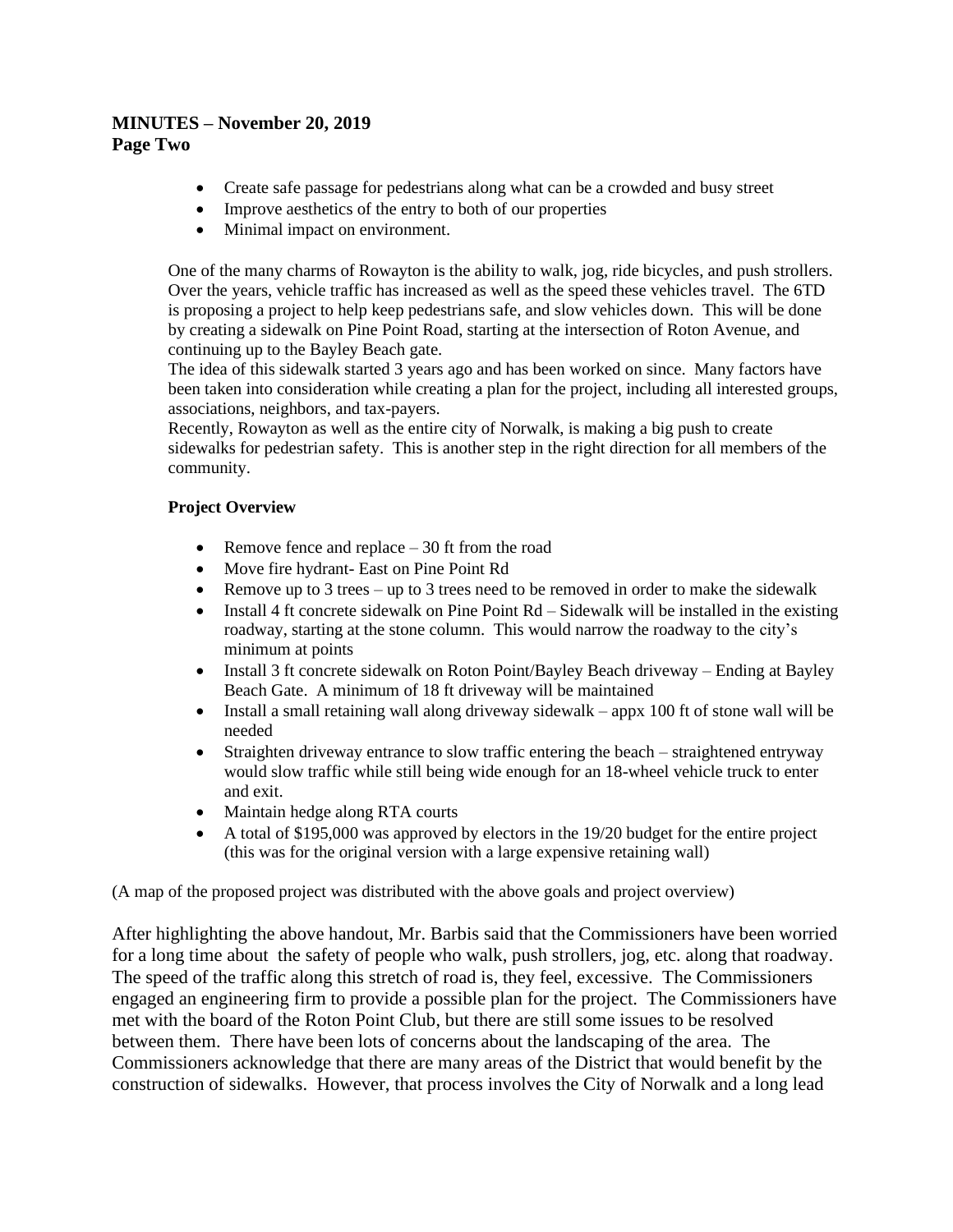### **MINUTES – November 20, 2019 Page Three**

time. We can do this sidewalk now as it is on and/or adjacent to our property and the District has the go ahead from the city to use part of the present roadway. The City is going to look into a sidewalk on Hunt and Witch in their next budget. We have a state road in Rowayton and anything involving that has to go through the state which creates many problems. The fence at the north end of Bayley Beach is old, collects leaves and is unsightly. The District proposed to move this fence. The stone column from which the sidewalk will begin will probably be replaced with a directional sign pointing toward Bayley Beach and WeeBurn Beach Club. Mr. Barbis also noted that even thought we have budgeted \$195,000 for the project, the estimate as the project is now proposed will cost \$146,000 including the landscaping improvements. A Wilson Avenue resident in attendance asked why we can't ask to city to pay for the sidewalk portion of the project. Mrs. Langalis said that it's hard enough to get any sidewalks from the city and it could take years once they approve of the project. We're using the Rowayton portion of the City of Norwalk taxes to pay for this so that the project can be done now.

Mary Finnegan, 10 Farm Creek Road, asked why the plan puts the fence so far into the trees. She feels there needs to be some sort of retaining wall down near the end. She asked if we have the money for this project now. It was explained that the electors of the District had already approved the money for the Fiscal Year 2019/2020.

Gary Leeds, 50 Hunt Street, asked what can we do to reduce the speed and would there be parking allowed along the road even during concerts. Mr. Barbis said that we write letters to the beaches, clubs and associations along that stretch every year asking them to remind their members, vendors, and staff to use caution and lower speed in that area. We have also used traffic trailers (the signs that flash the speed at which a car is approaching) but we can't do anything about the curve. We have put up signage for no parking along Pine Point Road. The RCA hires police to enforce the rule during concerts but that's not always done. It will need to be in the future since there won't be the room to park along the road once the sidewalk is installed.

Ann DiLeone, 34 Rowayton Avenue, asked if there was any chance there could be a bike lane there. Our engineer answered that that wasn't part of this proposal.

Betsy Bain, 78 Wilson, wanted to know about the removal of the trees and will they be replaced. Mrs. Langalis said that it is one of the things that are being taken into consideration. She also said that with a reduced cost estimate, the Commissioners will be able to put in large caliper trees to replace any, and as needed. They've recently planted four maples near the Little League field. Mrs. Bain also asked about the way that the No Parking zone will be enforced. It was answered that it will be posted and that we cannot have a No Parking zone on the other side of the street.

Stuart Lovejoy, 15 Sammis Street, asked what are the sticking points with Roton Point. Mrs. Langalis said that we're trying to work together. We don't know whether or not they need a vote of the owners.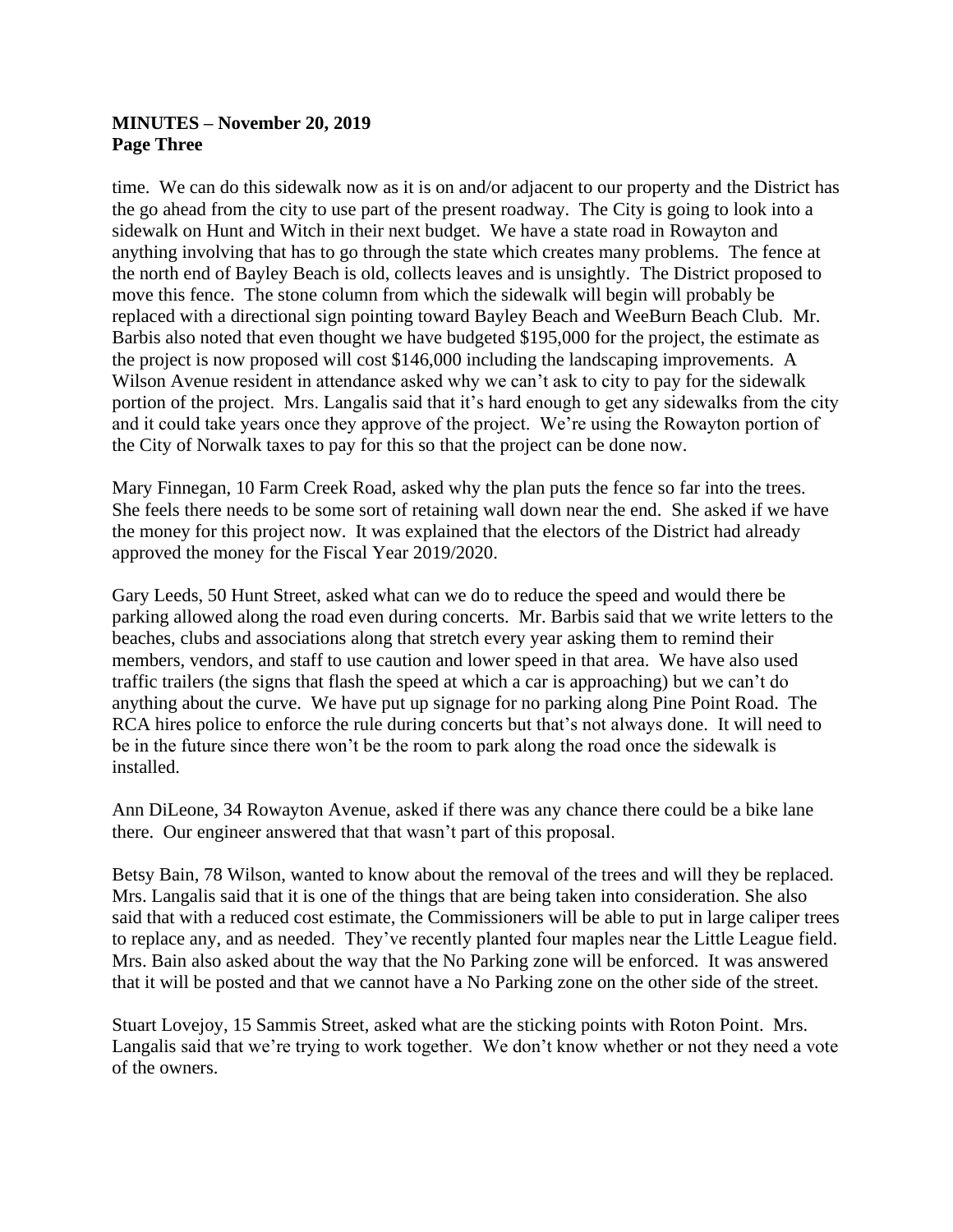### **MINUTES – November 20, 2019 Page Four**

Mrs. Langalis introduced the District's counsel, Adam Blank.

Highland Avenue resident Steve Cordovano asked whether or not they could get a pathway through the woods at Bayley. Mr. Barbis said that the topography is more severe than you might expect and would prevent having a very usable walkway through that space. It would necessitate putting in steps at some point to come off the hill and would make the cost prohibitive.

A resident, 57 Roton Avenue, said he thought the plan looked great. He asked if any thought was given to obtaining commercial input and funding. That was not deemed advisable. We want to keep a low key atmosphere that fits with our community.

One resident volunteered to help plant trees at Bayley. It was noted that the District would accept appropriate donated trees.

Phyllis Padro, 19 Briar, said that since there are so many trees there adjacent to the proposed sidewalk, we should concentrate on the care and maintenance of the ones that will be there rather than worry about removing a few of the trees. She is most concerned with the oak trees which are dying. Vines kill many trees. She said that we should be careful to plan to have trees coming up. The Commissioners are in agreement with her.

Dave Wilson, a Craw Avenue resident, would like to see the installation of some stop signs to help slow the traffic. It was noted that the City does not regard stop signs as traffic calming.

Commissioner John Igneri announced that he is no longer one of Rowayton's Common Council members. He introduced Lisa Shanahan who ran and was elected to replace Mr. Igneri.

Lynn Oliver, 72 Roton Avenue, asked if the 3' wide sidewalk would be wide enough for a double stroller. Jason O'Donnell, the District Asst. Property Manager, replied to her in the affirmative. She wondered if pedestrians walking west on Pine Point Road would not have a sidewalk on their side of the street. It was stated that our goal is to have pedestrians go in both directions on the sidewalk.

Speaking of the turn into the Bayley Beach/Roton Point Club driveway being close to 90 degrees, it was noted that that would slow people down a lot.

Two residents (unidentified) said that the sidewalks are horrible in town. What's going to happen with this sidewalk in the years to come. The answer is that the Sixth Taxing District will be responsible for keeping the sidewalk clear and in good shape.

Another resident noted that the sidewalk wouldn't connect to anything. She would like to see a pedestrian right of way from Crockett Street toward the beach. The Taxing District would not have any jurisdiction over this. All the attendees were advised to call Customer Service at City Hall with any concern that they might have. Those concerns are then routed to the appropriate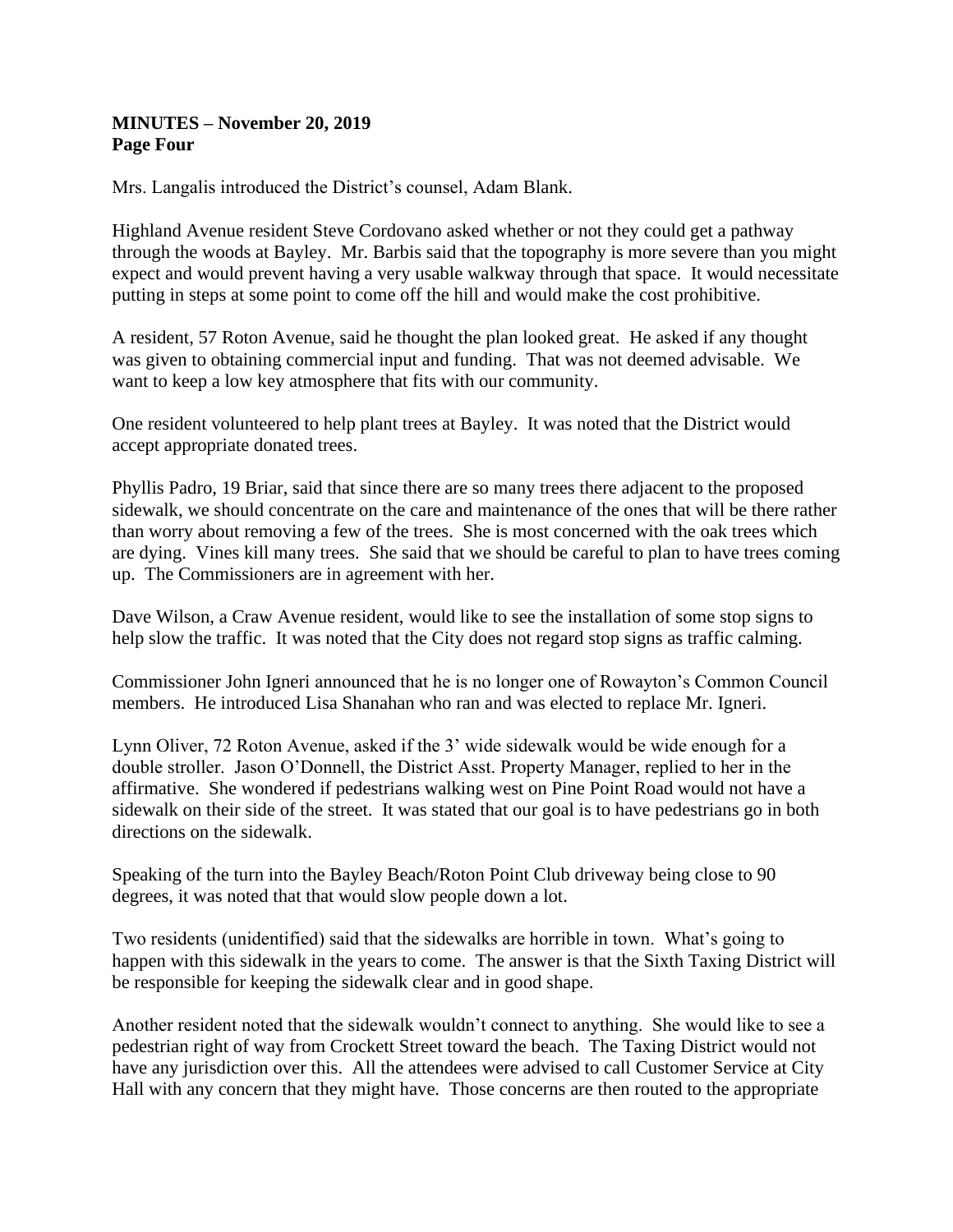### **MINUTES – November 20, 2019 Page Five**

department for action. The Customer Service # is 203-854-3200. In order to help improve the safety of pedestrians walking along Rowayton Avenue from Cudlipp and on east to the RR Station, we encouraged the painting of a white line to give Rowayton Avenue a narrower feel and to encourage the slowing of traffic. It was noted that the Sixth Taxing District can control this sidewalk but we can't help with others as they are not on or near District property. Unfortunately, the building of a sidewalk often entails the taking of property. The process, even if the homeowners are amenable to the project, is lengthy.

It was suggested that maybe a yellow line be painted on the roadway if the "No Parking" signs don't seem to be working.

Amanda Kelly, 15 Nearwater, asked if 18-wheelers can turn in and out of the entrance to Bayley Beach with the new project. She was answered in the affirmative.

Another resident asked about using speed bumps to slow traffic. The resident was informed that the City will not put in any speed bumps any more. We have speed bumps now on the District/Roton Point driveway since that is on private property. The Commissioners said they would look into the feasibility of putting in a rise in the road like that in front of Roton Middle School but they wouldn't have anywhere to go on the other side and that is a requirement to putting in sidewalks and/or rises as at Roton. The rise at Roton M. S. is between two sidewalks.

A question was asked as to the speed limit on Pine Point and a resident suggested that it is 15 mph. We thought it was posted at 25 mph but will look into it.

Michael Diamond asked that more metal signs not be put up. The engineer in attendance addressed his concern.

Mrs. Langalis thanked everyone for coming out for this meeting and said that the Commissioners will take all of your suggestions into consideration. Ms. Kelly said that the Commissioners have the residents' support. The Commissioners were also congratulated on the web site and the email system to be able to disseminate information more easily. We have Andy Meyerson to thank for making that happen.

Mrs. Langalis said that we would be continuing the usual meeting and asked residents who were not interested in staying for that to please vacate the Moose Room.

The issue of recurring vandalism in the District was presented by Mr. Barbis saying that we have a Norwalk Police Department Community Policing Officer Jeremy Salley with whom we've been working. The District also employs another security guard to patrol areas, mostly in the summer months. They are sometimes successful and sometimes not in getting people to leave areas where they've been congregating, especially in the summer at the beach and after hours. We've put up motion lights at Bayley Beach, but the kids have unscrewed the lights. We're working on some other things. Some teens (we think) went to Bayley Beach after the season and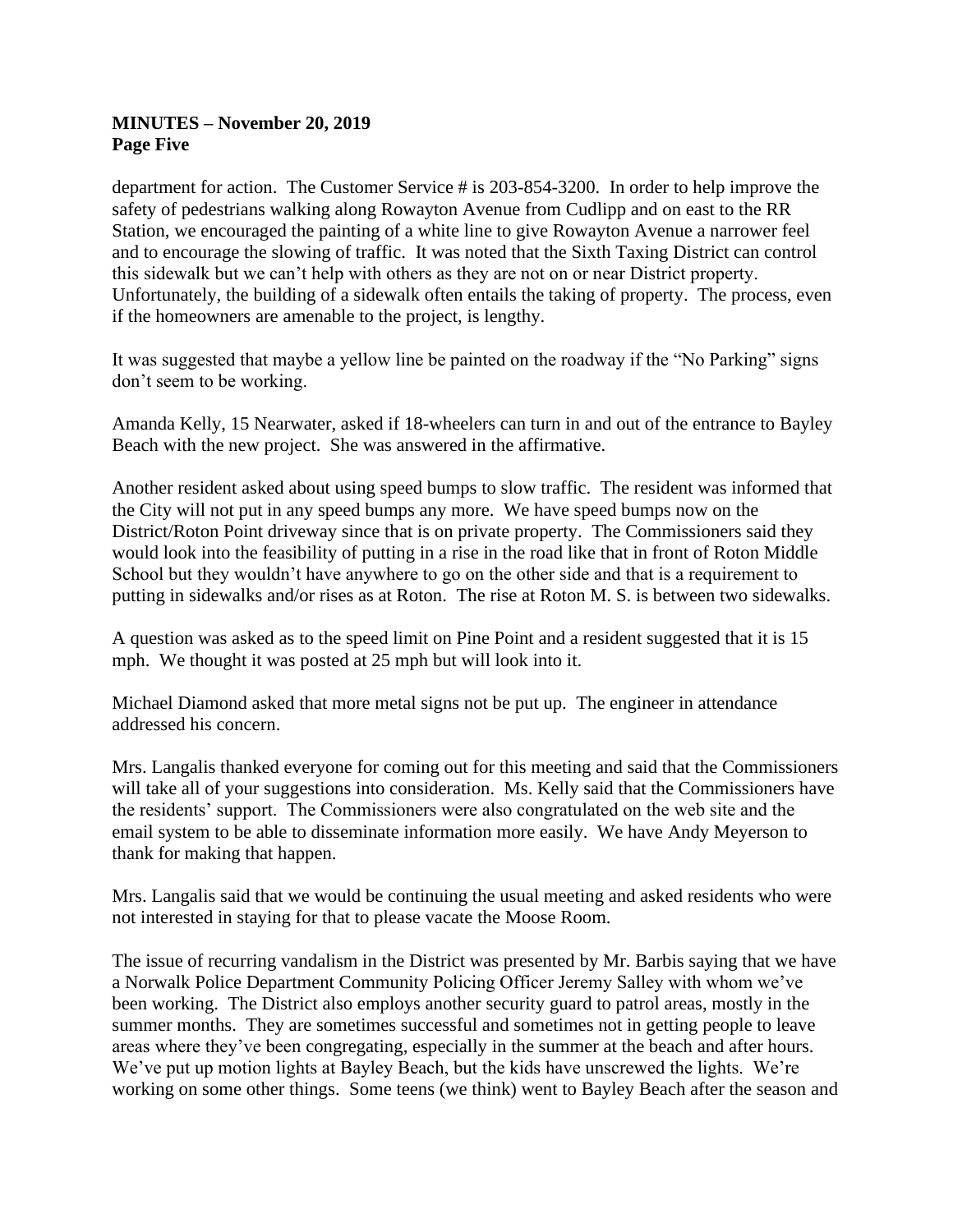### **MINUTES – November 20, 2019 Page Six**

upended picnic tables and some broke. We would like to find out who that was so they could be billed for the damage. They leave beer cans and other litter around. We are planning on erecting a taller, more secure gate while we're doing the Bayley Sidewalk Project. In order to operate security cameras, we would need internet coverage at the beach, which doesn't really exist as of now. We would like to get a handle on who these trespassers are. The District is running out of patience and may involve the police in trying to stop the vandalism. The parking lot at Rowayton School is also a usual place for these teens to congregate.

Covewood resident Andy Meyerson suggested writing something up about the vandalism and posting it on our web site. We would like the parents of these teens to realize what is going on. The time for these groups to congregate, especially behind Rowayton School, seems to be between 9:30 and 11:30 p.m. Resident Michael Diamond stated that he thought that a certain amount of public shaming may be the only way to discourage it. Another resident thought that neighbors have to take some responsibility if they see these things going on. Another resident thought that a warning and fine should be tried first before the perpetrator(s) is/are turned over to the police. He would hate to ruin a teen's life by resorting to prosecution. Mr. Barbis said that he had encountered about 80 teens hanging out at the paddle hut and fire pit. This can't go on. It was suggested that a posting to the web site should be done now and again in the spring as the cold weather will probably take care of the problem in the meantime.

### **COMMISSIONERS' REPORTS**

**Commissioner Mike Barbis** said that the sound absorption panels would go up soon in the Moose Room. They then hope to get some signage installed. We will look at estimates for replacing the windows, but the cost may be prohibitive. In response to a query by a resident, Mike Barbis said that we always try to get local contractors involved first.

**Commissioner Tammy Langalis** said that we had gotten grant money in the past for preservation work at the Community Center. We will certainly investigate all options before launching into such a project.

Mrs. Langalis also said that we are in the process of working with Fedor which will manage the "Barnacle" project at the train station. Resident Michael Diamond suggested that there doesn't seem to be enough room sometimes to pass cars of people dropping others off at the train station. He hopes the Commissioners will come up with a plan to make the station traffic a little less frantic in the mornings. He said that the way cars are parked, it's very difficult to get by the drop offs. Mrs. Langalis said that she will ask Ed and Jason to occasionally go to the Station to enforce safe traffic practices. We could maybe repaint some lines that are indistinct now.

The new District Treasurer, Gil Kernan, thanked everyone for making the transition between him and Jim Hendrickson, the outgoing Treasurer, go smoothly.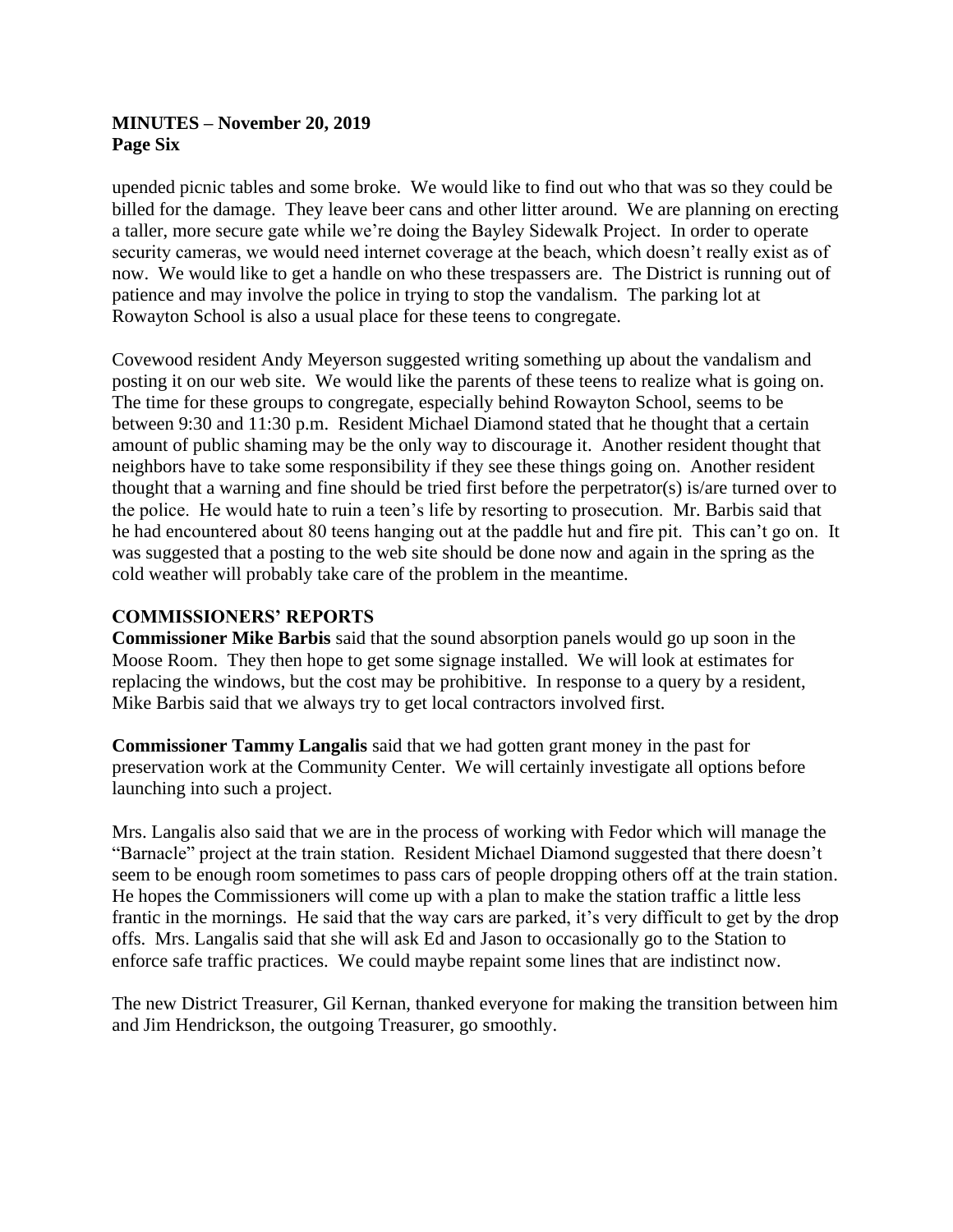**MINUTES – November 20, 2019 Page Seven**

# **Sixth Taxing District Treasurer's Narrative Report Commissioners' Meeting November 20, 2019**

### **Handouts to Commissioners\*:**

- Budget v Actual report as of October 31, 2019 for FY 19-20
- Treasurer's Report of Bank Balances as of October 31, 2019
- Capital Funds Project Balances report
- Community Center Spending Summary Capital Projects report
- Fire Department Budget Modification
- Report of Bills Paid in October 2019

### **Comments on Reports:**

- **Budget v Actual Report for FY 19-20**
	- Our income is at 49.7% of the budgeted income for FY 19-20.
	- Our expenses are currently at 35.6% of the budgeted expenses.
- **Capital Budget**
	- Including reserves, the capital account has a balance of \$338,004

### **Events:**

- Treasurer Jim Hendrickson has been replaced by the new Treasurer, Gilbert Kernan.
- An Extension request will be sent to the State of CT for the Audit for FY 18-19 due to the change in Treasurer.
- An email was sent out to Dept. Supervisors for the Operating and Capital Budget requests for the FY20-21 Budget preparation.
- Grant Request letters for the FY20-21 Budget preparation were mailed. We asked for the requests to be returned by Dec. 2, 2019.

\* Please note, these are preliminary drafts and not final audited reports. (Statistical reports will appear at the end of the Minutes).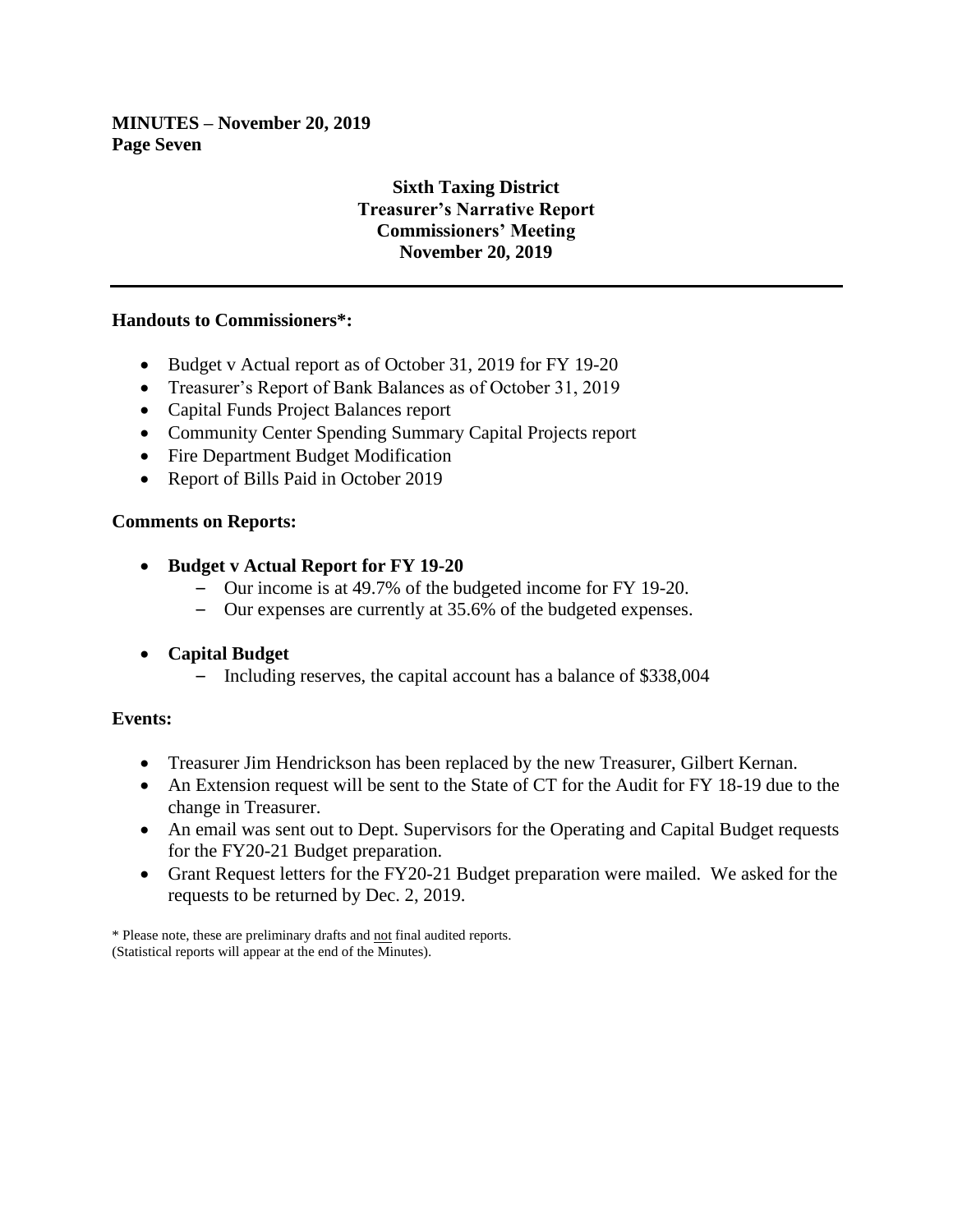# **MINUTES – November 20, 2019 Page Eight**

In order to facilitate the purchase of new radios for the Rowayton Fire Department, the following explanations and motions were given:

### Operating Fund to Capital Fire Dept. Equip. Purchases

Explanation:

- To re-appropriate available funds from the following Operating Expense Accounts to the Operating Fund Balance:
- Fire Dept., account #6310, amount \$15,000.

### Motion:

"I, Chairwoman Langalis, move to re-appropriate available funds from the above listed Operating Expense account to fund the Operating Fund Balance". (This motion passed unanimously)

Operating Fund to Capital Fire Dept. Equip. Purchases

### Explanation:

– To re-appropriate available funds from the Operating Fund Balance to the Capital Fire Dept. Equip. Purchases, account #3540 in the amount of \$15,000 for the Motorola Radio Equipment Purchase.

### Motion:

"I, Chairwoman Langalis, move to re-appropriate available funds from the Operating Fund Balance to the Capital Fire Dept. Equip. Purchases, account #3540". (This motion passed unanimously).

| <b>Report of the District Fire Marshal</b> |                  | October 2019 |                         | <b>Ed Carlson</b>           |
|--------------------------------------------|------------------|--------------|-------------------------|-----------------------------|
| Type of Activity                           |                  | <u>#</u>     |                         | # Man Hours                 |
| <b>Blasting Permits</b>                    |                  | ***          |                         | ***                         |
| <b>Blasting Site Inspections</b>           |                  | ***          |                         | ***                         |
| <b>Building Inspections</b>                |                  | 2            |                         | 3                           |
| Clerical (office) work                     |                  |              |                         | 18                          |
| <b>Fire Marshal Conferences</b>            |                  |              |                         | 6                           |
| <b>Career Development Training</b>         |                  | ***          |                         | ***                         |
| Investigation(s)                           |                  |              |                         |                             |
| Meetings:                                  | District Monthly |              |                         | 2                           |
|                                            | <b>FNHCFMA</b>   |              |                         | $\mathcal{D}_{\mathcal{L}}$ |
| (Other)                                    | Permit signing   |              |                         |                             |
|                                            |                  |              | <b>Total Man Hours:</b> | 33                          |

Expenses: CTIAAI Conference/dues: \$325.00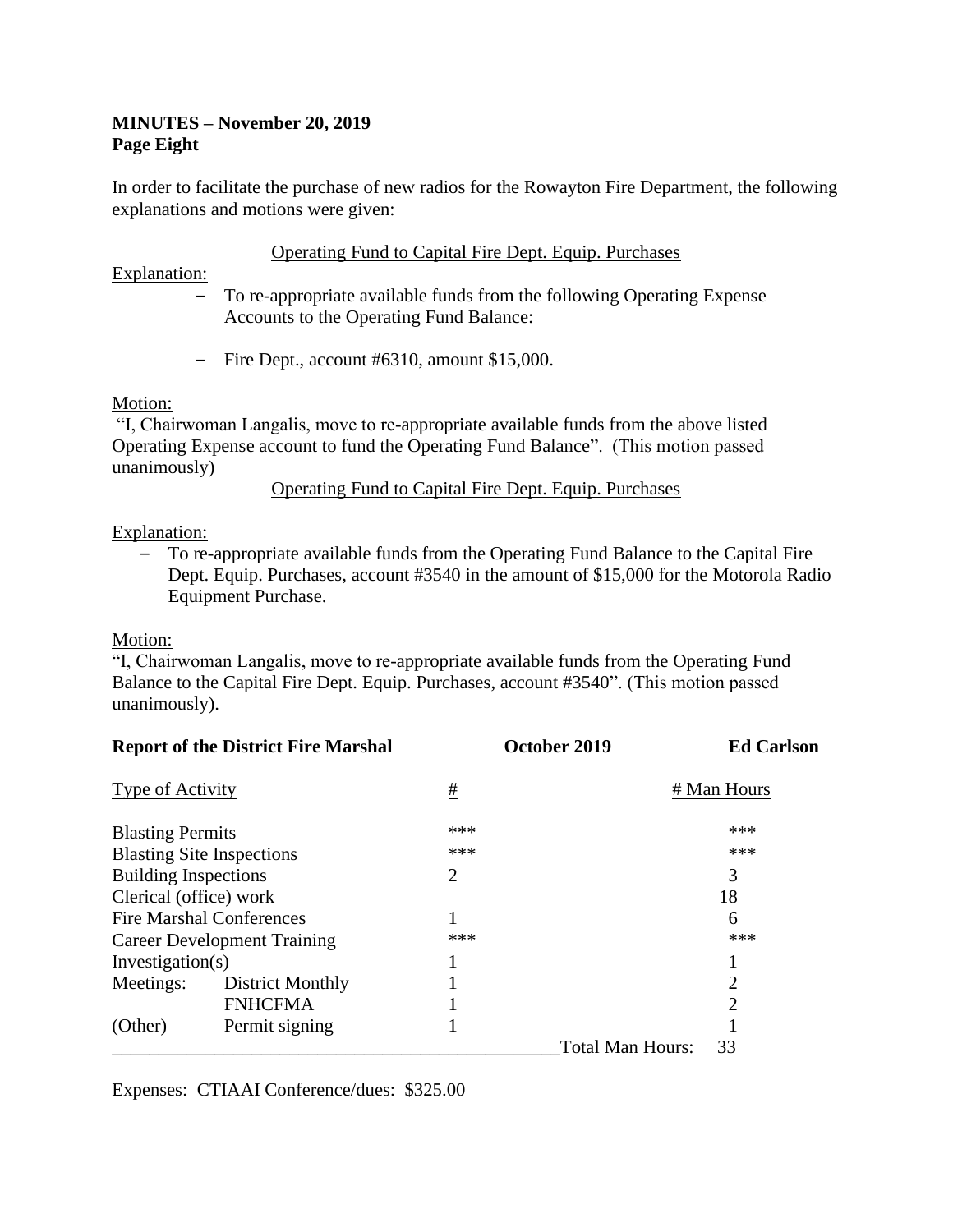### **MINUTES – November 20, 2019 Page Nine**

Remarks: I continue to distribute smoke detectors to residents. I attended CTIAAI Conference, very informative, excellent speakers.

Mr. Carlson advises everyone to be sure your heating systems are cleaned up for winter. He asked that residents call him with any questions they might have.

### **Report of the District Property Manager November 2020 Ed Carlson**

# **Community Center:**

- 1. Potting Shed gate apron completed.
- 2. New ramp for dogs installed in the Dog Park, which was paid for by those using the Dog Park.
- 3. Sound panels for Moose Room are being shipped on 11/27.
- 4. An AED has been relocated to the basement restroom for winter.

# **Bayley Beach:**

- 1. All water is off and benches are stored.
- 2. Jason has obtained estimates to replace fence and gate.
- 3. The AED has been removed by Norwalk Hospital for the winter.
- 4. Some kayaks have not been removed. (The Clerk will notify kayak rack renters again to remind them to remove their craft from the racks for the winter).

# **Pinkney Park:**

- 1. All repairs related to safety have been completed.
- 2. The fire alarm system in the Marine Building will be completed soon.
- 3. The AED sustained water damage and has been sent for evaluation.
- 4. The AED from the fire house has been relocated to the outside restroom.

# **R. R. Parking Lot:**

1. Wendy Nardi has requested that a light be installed on the outside of the shed where she distributes the soups that have been ordered. She will be happy to share the cost.

### **Art Center:**

- 1. An estimate has been received from Hellas Air Temp to replace the existing boiler and AC condenser with two heat pumps. Additional estimates will be obtained and there will be a discussion with the Art Center Director to determine the need.
- **Report of the District Clerk November 20, 2019 Andrea Woodworth** 1. When we say we'll have a copy of contract language and requirements in the Library (as in Al Kery's case) to bid on the garbage contract, it is a requirement to have a physical copy there. Al stopped in twice and both times the person on duty didn't know anything about it or its location. It was suggested that it could be uploaded to the web site, but I don't think everyone is comfortable with that format. It may be a bit of